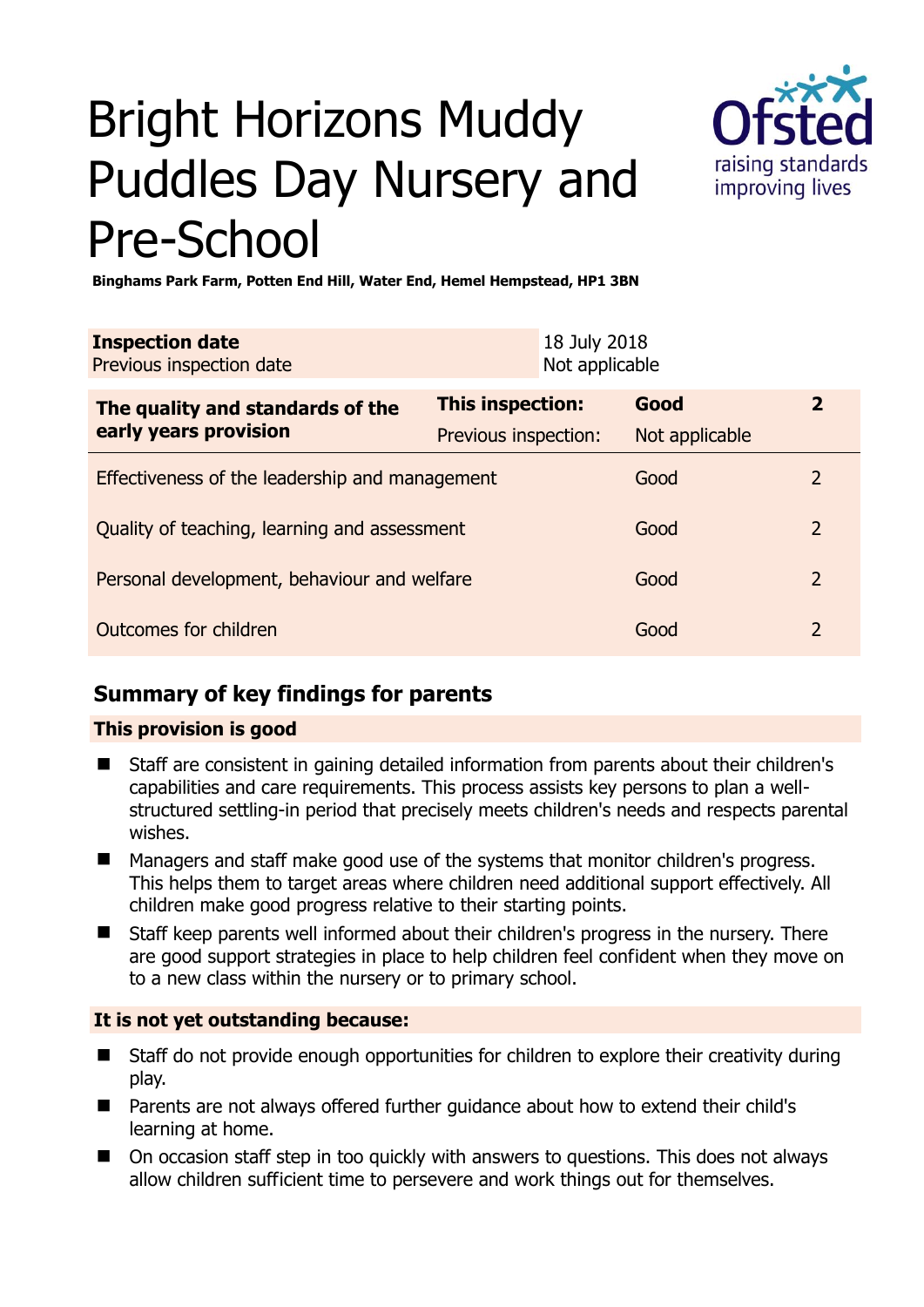# **What the setting needs to do to improve further**

### **To further improve the quality of the early years provision the provider should:**

- **P** provide children with more activities and experiences that promote their imagination
- enrich opportunities for sharing ideas with parents to help them further support and extend their children's learning at home
- $\blacksquare$  strengthen teaching practice to support children even more effectively as they develop their listening, thinking and perseverance skills.

## **Inspection activities**

- The inspector observed the quality of teaching during activities and assessed the impact this has on children's learning.
- The inspector discussed an evaluation of an activity with managers.
- The inspector held a number of discussions with the managers, staff and children.
- The inspector looked at relevant documentation, including evidence of the suitability of persons working with children. The inspector discussed with the managers how they reflect on their practice.
- The inspector took account of the views of parents through discussions during the inspection process.

#### **Inspector**

Lynn Clements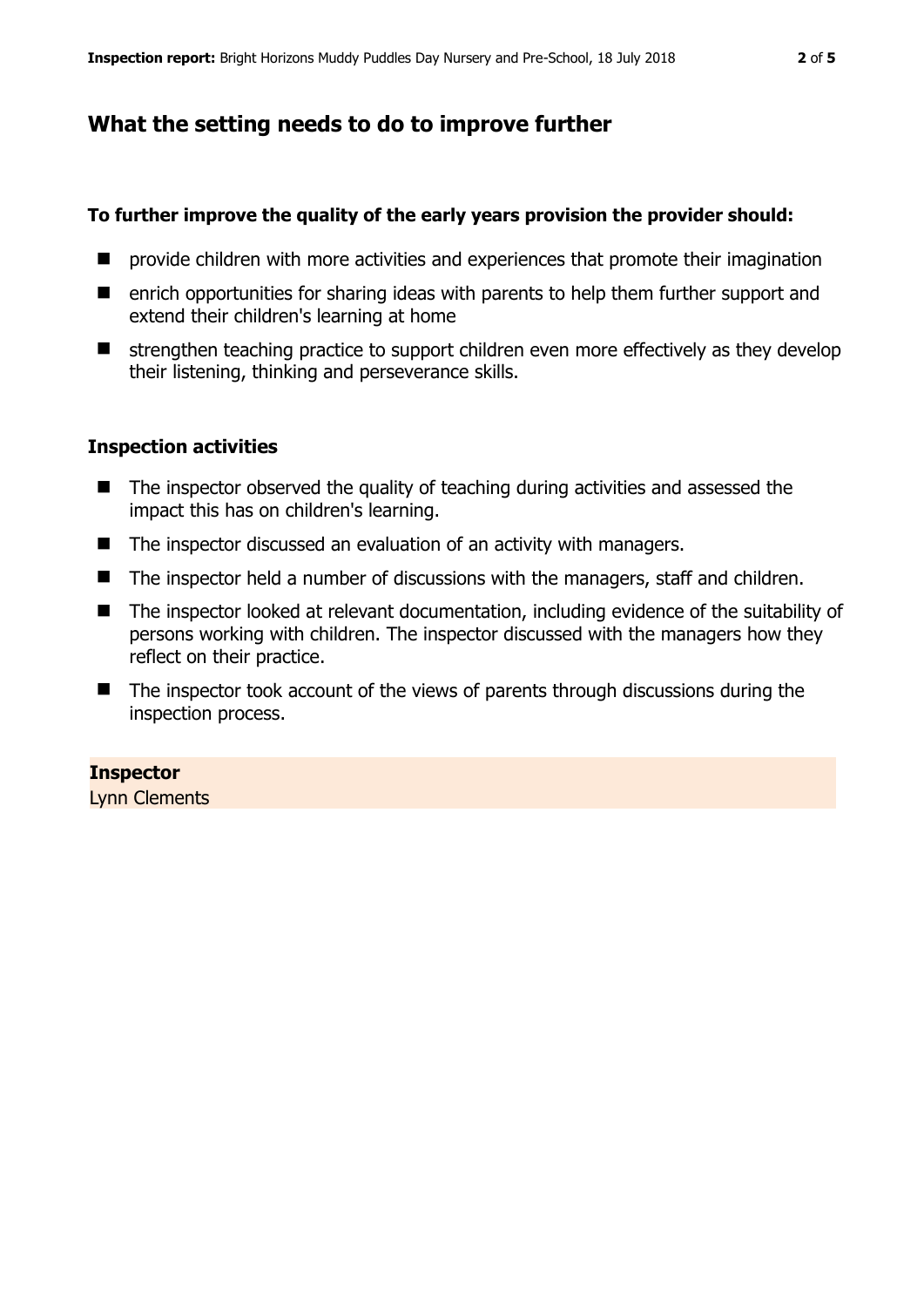# **Inspection findings**

#### **Effectiveness of the leadership and management is good**

Safeguarding is effective. Staff understand their responsibility to report any concerns they may have about the welfare of a child or the behaviour of a colleague. All staff have attended training on the latest government legislation intended to safeguard children. Managers have a range of checks in place to monitor the safety of the premises and the suitability of permanent and agency staff who work with the children. Staff supervise children well at all times. Attendance, accident and medication records are well maintained and monitored for patterns of concern. Evacuation procedures are regularly practised by staff and children so that everyone knows what to do in the event of an emergency. Clear systems are in place to monitor practice and identify any weaknesses to drive continuous improvement. Staff make good use of professional development opportunities to ensure outcomes for children are good. Parents are highly complimentary about the provision.

#### **Quality of teaching, learning and assessment is good**

Staff carry out regular observations of children's play and assess their development accurately. Staff carefully plan children's next steps in learning to help ensure that they meet each child's individual needs. Children show an interest in books and stories from an early age. All children enthusiastically sing songs and rhymes that they choose and enjoy. Children enjoy playing games that promote their mathematical development. For instance, they enjoy exploring capacity and volume as they fill and empty various sized containers. Children use single-handed utensils as they make strawberry cakes in the mud kitchen. Babies and toddlers enjoy building colourful brick towers. They begin to learn about sharing as they take turns to position bricks one on top of the other.

#### **Personal development, behaviour and welfare are good**

Children's social and emotional needs are well met. Relationships between staff and children are caring and warm. Babies enjoy cuddles and being rocked gently while taking their bottle of milk. All children make confident decisions about their play as they selfselect toys. Staff encourage children to maintain a safe environment as they help them to tidy away toys. Children understand and adopt good hygiene practice. They benefit from nutritious home-cooked meals. Children learn about being healthy as they plant and grow herbs and vegetables and talk about different types of foods. All children have plenty of opportunities to play outdoors and be physically active. Children's behaviour is very good. They learn to share, take turns and respect the views of others.

## **Outcomes for children are good**

Children build well on what they already know and can do. They make good progress in readiness for their move on to school. Children are enthusiastic learners and express themselves with confidence. Older children manage their care needs independently. The children enjoy sharing ideas in their pre-school forum, building confidence as their voices are heard.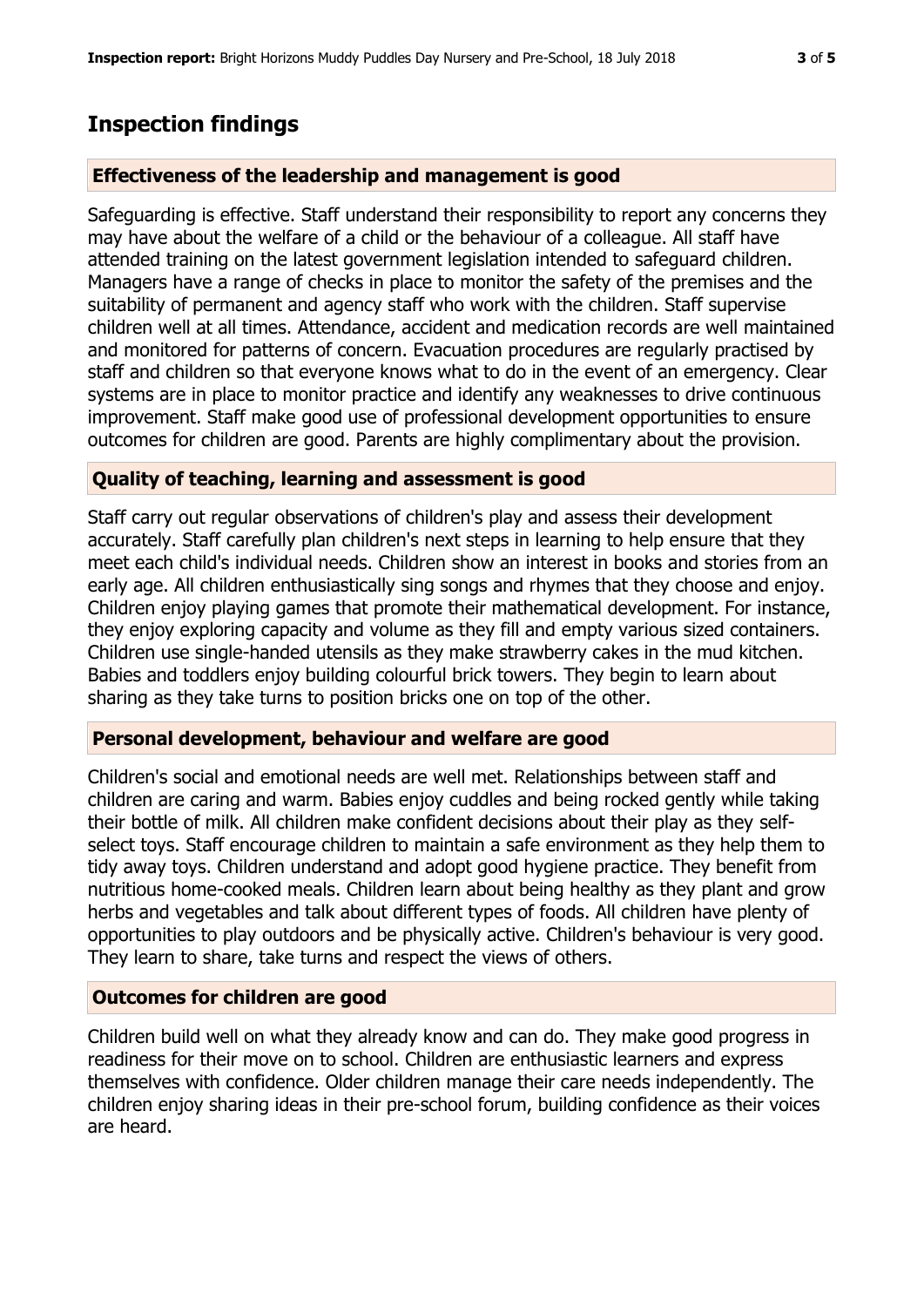# **Setting details**

| Unique reference number                             | EY544463                                                                             |  |
|-----------------------------------------------------|--------------------------------------------------------------------------------------|--|
| <b>Local authority</b>                              | <b>Hertfordshire</b>                                                                 |  |
| <b>Inspection number</b>                            | 1140997                                                                              |  |
| <b>Type of provision</b>                            | Full-time provision                                                                  |  |
| Day care type                                       | Childcare - Non-Domestic                                                             |  |
| <b>Registers</b>                                    | Early Years Register, Compulsory Childcare<br>Register, Voluntary Childcare Register |  |
| Age range of children                               | $1 - 4$                                                                              |  |
| <b>Total number of places</b>                       | 92                                                                                   |  |
| Number of children on roll                          | 122                                                                                  |  |
| <b>Name of registered person</b>                    | <b>Bright Horizons Family Solutions Limited</b>                                      |  |
| <b>Registered person unique</b><br>reference number | RP901358                                                                             |  |
| Date of previous inspection                         | Not applicable                                                                       |  |
| <b>Telephone number</b>                             | 01442 506760                                                                         |  |

Bright Horizons Muddy Puddles Day Nursery and Pre-School registered in 2017. The nursery opens Monday to Friday, for 51 weeks of the year. Sessions are from 7.30am to 6.30pm. The nursery employs 20 members of childcare staff, a cook and an administrator. 15 staff hold early years qualifications at level 2 or above. The nursery provides funded early education for two-, three- and four-year-old children.

This inspection was carried out by Ofsted under sections 49 and 50 of the Childcare Act 2006 on the quality and standards of provision that is registered on the Early Years Register. The registered person must ensure that this provision complies with the statutory framework for children's learning, development and care, known as the early years foundation stage.

Any complaints about the inspection or the report should be made following the procedures set out in the guidance 'Complaints procedure: raising concerns and making complaints about Ofsted', which is available from Ofsted's website: www.gov.uk/government/organisations/ofsted. If you would like Ofsted to send you a copy of the guidance, please telephone 0300 123 4234, or email enquiries@ofsted.gov.uk.